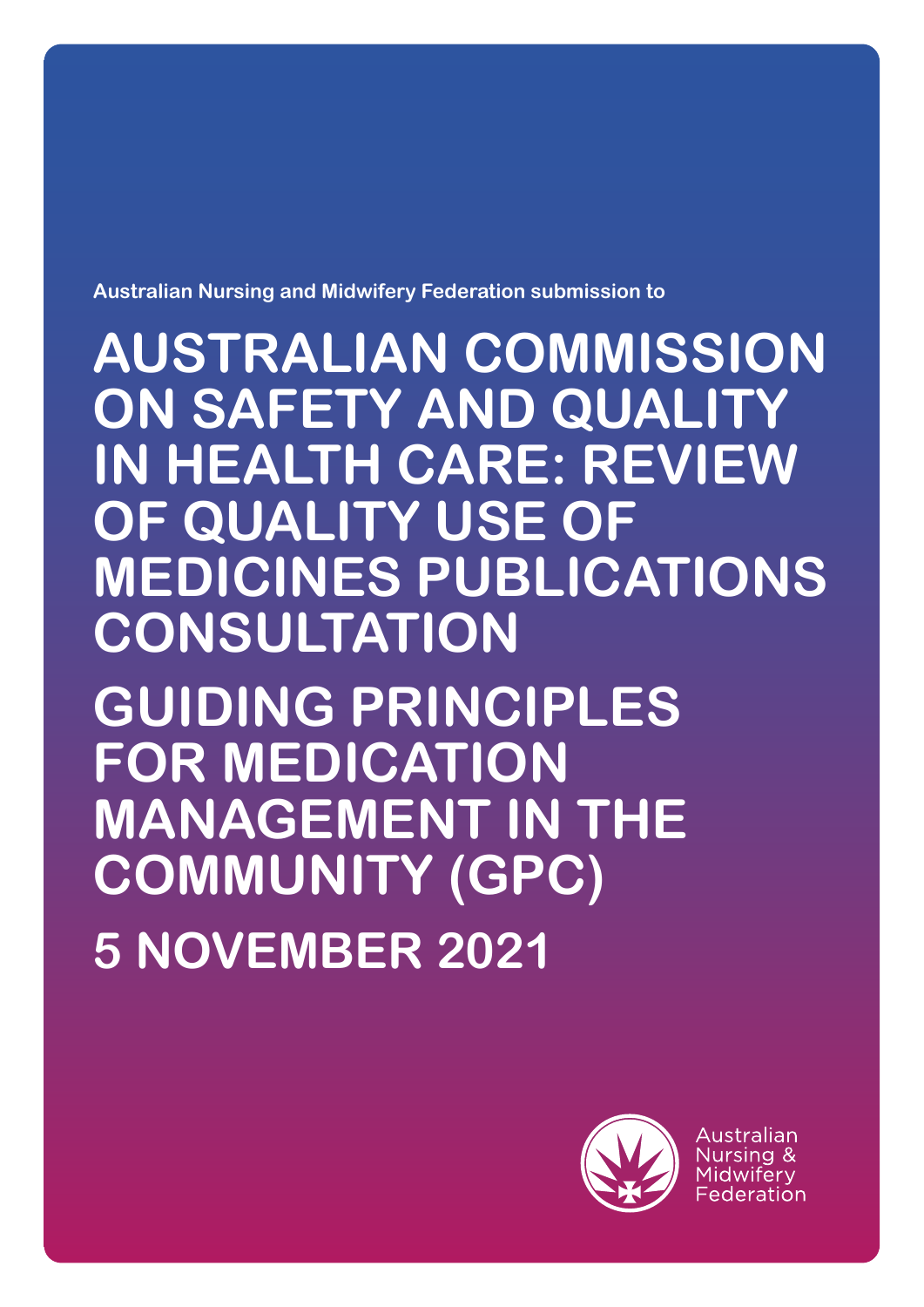

Australian Nursing and Midwifery Federation / **ACSQHC Review of Quality Use of Medicines Publications**

**Annie Butler Federal Secretary**

**Lori-anne Sharp Assistant Federal Secretary**

**Australian Nursing and Midwifery Federation Level 1, 365 Queen Street, Melbourne VIC 3000 E: anmffederal@anmf.org.au W: www.anmf.org.au**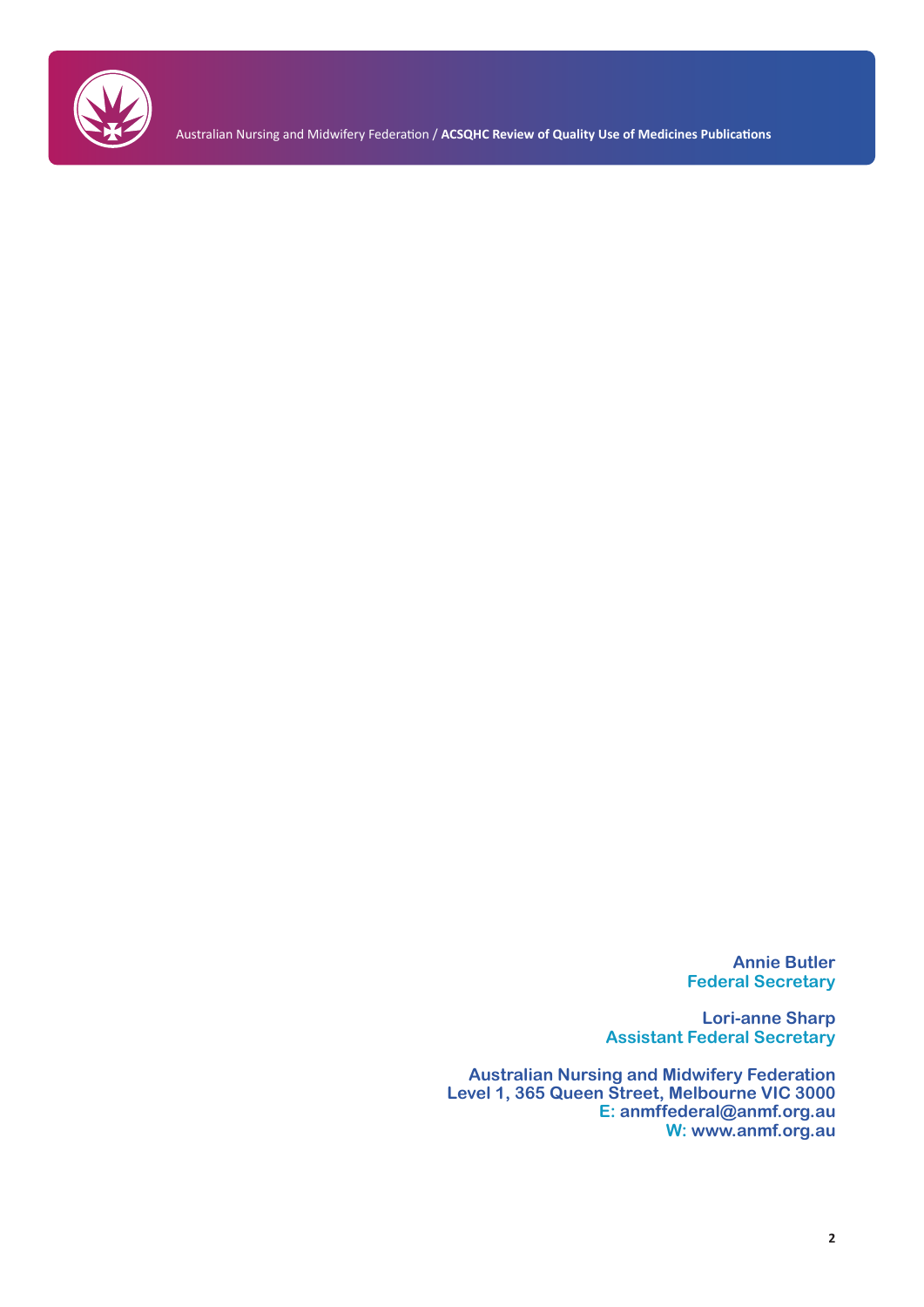

# **INTRODUCTION**

The Australian Nursing and Midwifery Federation (ANMF) is Australia's largest national union and professional nursing and midwifery organisation. In collaboration with the ANMF's eight state and territory branches, we represent the professional, industrial and political interests of more than 300,000 nurses, midwives and carers across the country.

Our members work in the public and private health, aged care and disability sectors across a wide variety of urban, rural and remote locations. We work with them to improve their ability to deliver safe and best practice care in each and every one of these settings, fulfil their professional goals and achieve a healthy work/life balance.

Our strong and growing membership and integrated role as both a professional and industrial organisation provide us with a complete understanding of all aspects of the nursing and midwifery professions and see us uniquely placed to defend and advance our professions.

Through our work with members we aim to strengthen the contribution of nursing and midwifery to improving Australia's health and aged care systems, and the health of our national and global communities.

With regard to care of older people, ANMF members work across all settings in which aged care is delivered, including over 45,000 members who are currently employed directly in the aged care sector. Many more of our members are involved in the provision of health care for older persons who move across sectors (acute, residential, community and in-home care), depending on their health needs. Being at the forefront of aged care, and caring for older people over the twenty-four hour period in acute care, residential facilities and the community, our members are in a prime position to make clear recommendations to improve the care provided and enhance processes for access to that care.

The ANMF welcomes the opportunity to provide feedback on the Australian Commission on Safety and Quality in Healthcare: Updating Quality Use of Medicines Publications – *Guiding principles for medication management in the community (GPC)*. The ANMF has also provided a response to the Australian Commission on Safety and Quality in Health Care's consultation - Updating Quality Use of Medicines Publications – *Guiding principles for medication management in residential aged care facilities*. The ANMF's concerns in relation to medicines management are similar across both community care delivery and residential aged care.

The two main areas of concern that the ANMF believes require attention in the review of the *Guiding principles for medication management in the community* is the role of nurses in medicines management and the importance of a mandated staffing and skills mix that meets the assessed needs of older people. The ANMF's position on these two matters and how they should be addressed in the revised guiding principles are outlined below.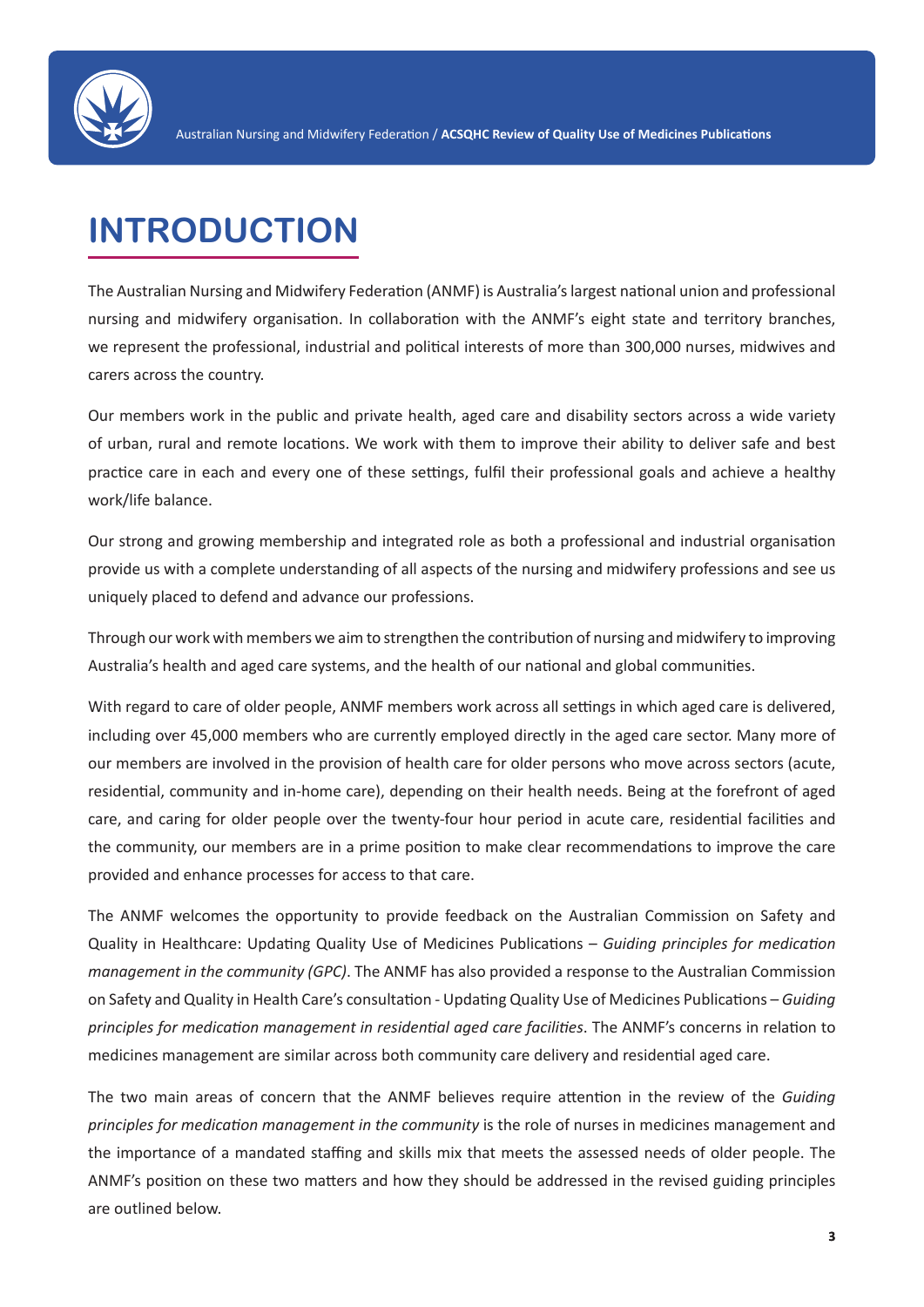

#### **The role of registered nurses and enrolled nurses in medicines management**

Older people in Australia using aged care services are characterised by increasing and significant care needs, multiple diagnoses, comorbidities and polypharmacy. It has been estimated that on average older people have 3.4 to 4.5 separate diagnoses, 6 comorbidities, and are taking 8.1 medicines.<sup>1</sup> People over 65 are more likely than any other group to be on a number of medicines, $^2$  are more sensitive to drug interactions, and more likely to have impaired metabolism and excretion, placing them at a greater risk of receiving a higher than intended dose and toxicity. The health and cognitive status of older people can deteriorate significantly in response to even small changes in conditions, so medicines (including supplements) must be administered with care, the necessity of each medicine regularly reviewed, and the person receiving care must be monitored for signs and symptoms of interactions and toxicity. Doing this safely requires education, experience, and skill, and therefore needs to be performed by registered and enrolled nurses.<sup>3</sup>

Registered nurses play a key role in medicines management, which includes working with prescribers and pharmacists to ensure that medicines are ordered and available for people, and are stored appropriately, administered correctly and documented. It is the view of the ANMF that there is a distinct difference between administration of, and assistance with, medicines. Only registered nurses, or enrolled nurses, without a Nursing and Midwifery Board of Australia (NMBA) registration notation, working under the supervision and delegation of a registered nurse, have the required education, knowledge and skills to safely administer medicines to those people in the community that are unable to safely self-administer their medicines.

The ANMF opposes the disturbing trend in care being delivered in the community of moving medicine administration from registered and enrolled nurses to unregulated care workers. It is the policy of the ANMF that all aspects of medicines management must be undertaken by registered nurses with elements of the medicines administration process delegated to enrolled nurses where the registered nurse has made the required situational assessment and is available to supervise any such delegation to the enrolled nurse. This is a regulatory requirement for all nurses and is established, expected best practice for medicines management in all contexts of practice. The ANMF's guidance for nurses in relation to medicines management working in aged care is detailed in the *Nursing Guidelines for Medication Management in Aged Care*. 4

ANMF members regularly identify medicines management as a major concern for them in care delivery. The guiding principles perpetuate this situation as they provide no clear direction for detailed analysis of the quality use of medicines including safe administration. Nor do they provide safe guidance around the management of medicines for those self-administering their own medicines with the assistance of care workers.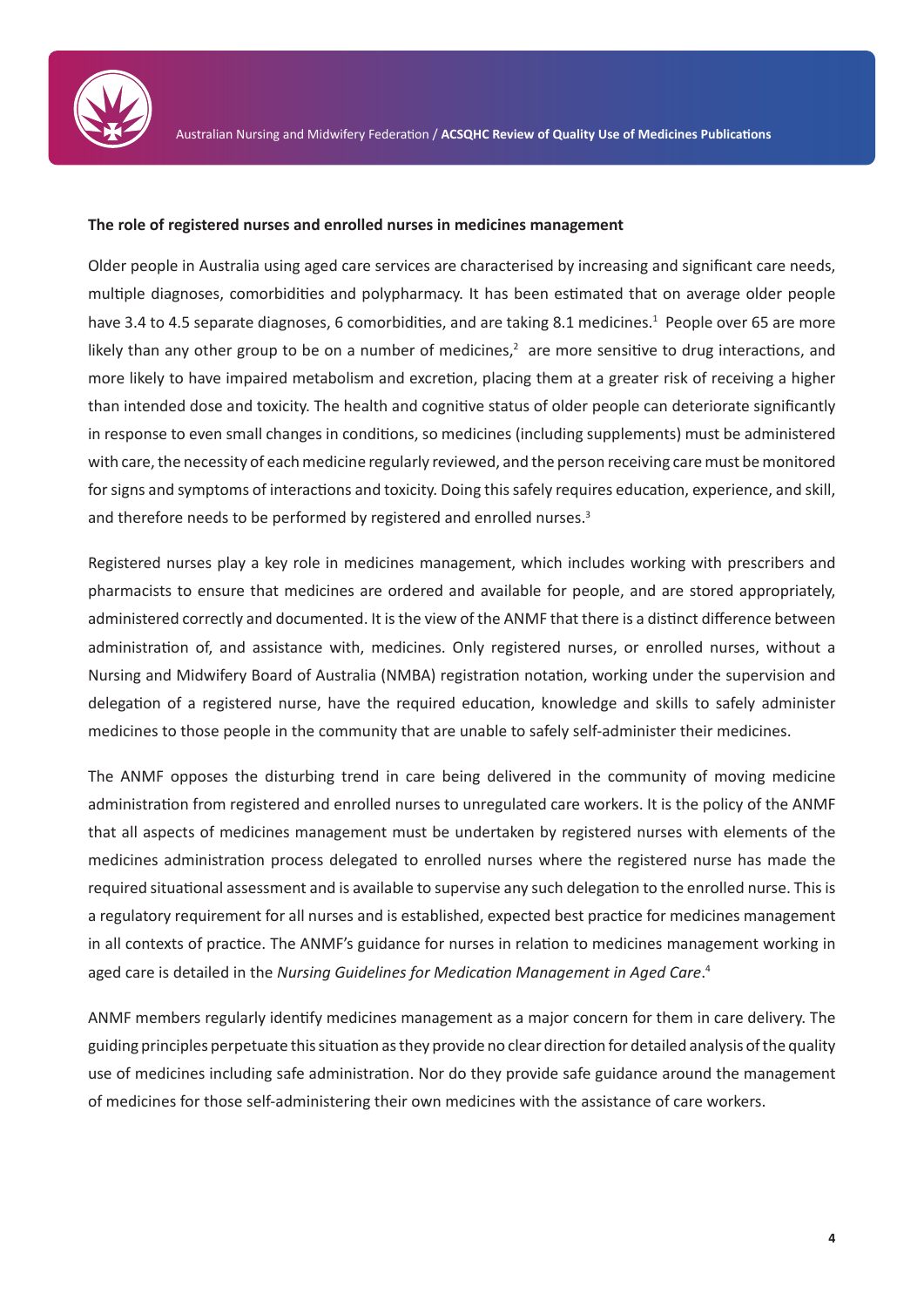

The ANMF suggests that safe management of medicines be brought to the fore in the revision of these guidelines to provide clear direction for consumers, employers, workers and regulators. The guiding principles should clearly state that registered nurses and enrolled nurses, working under the supervision and delegation of the registered nurse, should administer medicines. The care worker's role in medicines must be limited to assisting older people who have been assessed by the registered nurse as being able to continue to selfadminister their medicines at home and where the person's consent for this assistance has been gained. A clear definition of self-administration must be provided in the glossary of the guiding principles. Where assistance with self-administration is deemed suitable, the guiding principles should also require this to be clearly recorded in the person's plan of care and it should be subject to regular risk-assessment and review. Reference must also be made to ensuring compliance against state and territory drugs and poisons legislation.

#### **Staffing and skills mix**

The importance of a baseline staffing and skill mix that meets the assessed needs of the person to enable safe medicines management and quality care delivery within community care cannot be underestimated. The Royal Commission into Aged Care Quality and Safety clearly identified that the aged care workforce is the most critical component of the sector with regard to the delivery of safe, quality care including medicines management. The Commission further recognised that while the sector requires many reform measures to be implemented, safe and quality care for all people in Australia could not be guaranteed unless the chronic, underlying structural workforce issues were addressed. Crucially, this means ensuring an adequate number and skills mix of staff, an issue that the ANMF and its members have been raising for many years. This important finding of the Royal Commission is relevant not only for community care for older people but for all people in Australia receiving care in the community.

Low staffing levels and skills mix leads to unacceptable care, poor outcomes, and the experience of neglect and loneliness for older people requiring aged care.<sup>56789</sup> Evidence upholds, and common-sense dictates, that to provide safe, quality care, providers of community care must have at least the right number of the right kinds of staff to do the work.

Having an evidence-based staffing levels and skills mix model that enables best practice care would mean that all people receiving care in their home would be able to receive safe, effective, dignified care that meets their unique needs and preferences. Having the right number and kind of staff would mean that care is not rushed or missed. Nurses and other care staff would be able to take the time they need to provide respectful, person-centred care and to create and sustain meaningful personal relationships with people requiring care and their family members. It is the position of the ANMF that older people in the community should receive best practice care and that care delivered in the community setting should be provided using a staffing and skills mix that meets the assessed needs of each person.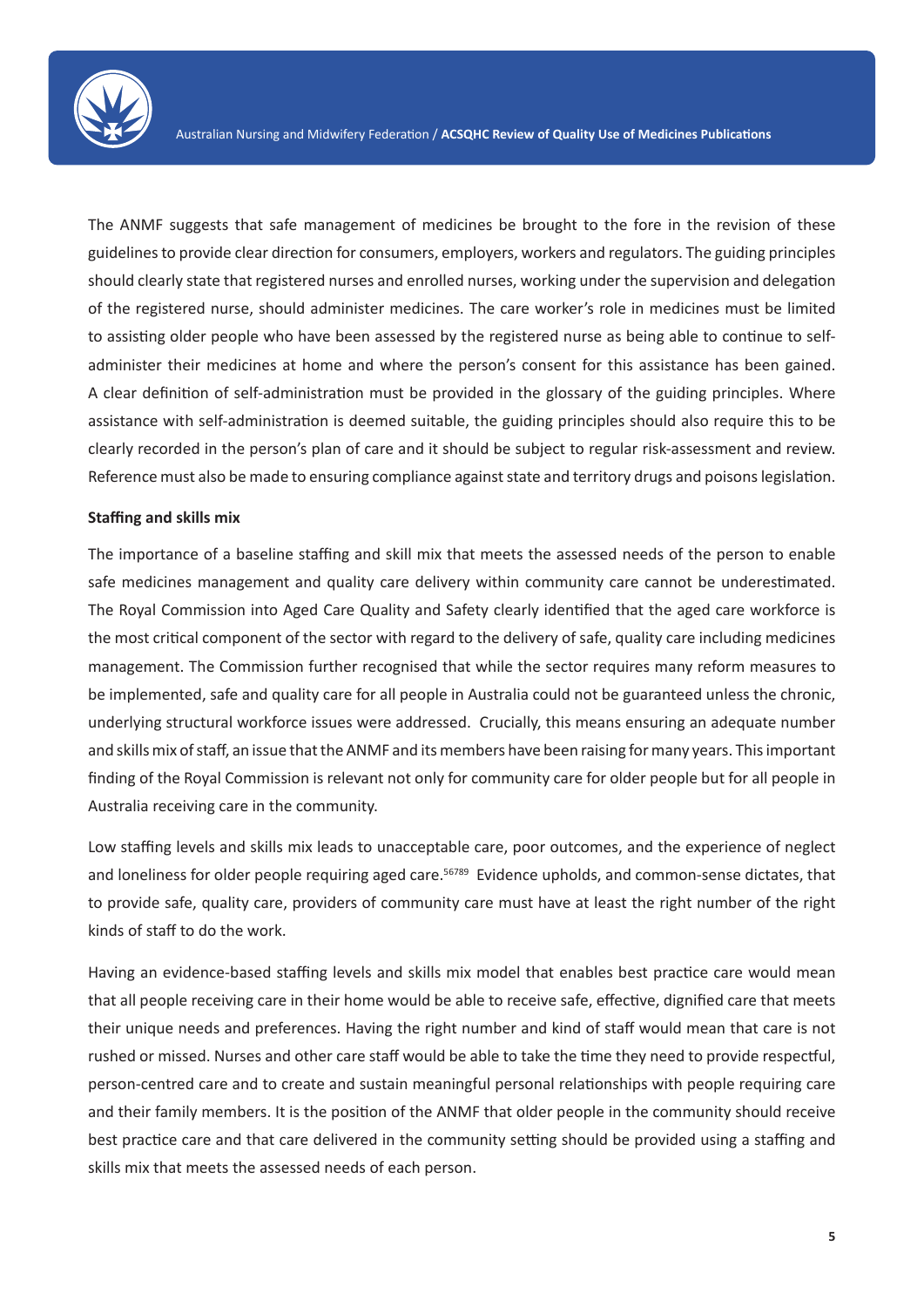

# **SURVEY QUESTIONS**

### **Guiding Principle (GPC) 1: Information Resources**

**GP 1 - Change to: Clinical governance of medication management** 

### **1. GP 1 - Recommendation 1:**

**Adapt content within the Medication Safety Standard relevant to the provision of medicines information and medicines information resources within the community**

Agree

### **2. GPC 1 - Recommendation 2:**

**Ensure information within GPC 1 continues to align with all relevant professional board requirements and professional practice standards, and that the resource lists are updated**

Agree

Any guidance used to support medicines management must always meet the accepted professional standards set by the regulatory authority for nurses, the Nursing and Midwifery Board of Australia (NMBA), as these are mandatory professional standards for nurses.

An important example of this is the NMBA's *Decision Making Framework for Nurses and Midwives*10 which clearly identifies the delegation process for nursing activities by the registered nurse to enrolled nurses and unregulated care workers.\* The current framework identifies a number of factors that a registered nurse must consider using a risk management approach when delegating and supervising aspects of nursing care including medicines management. These requirements must be clearly addressed in the guiding principles to ensure these mandatory regulatory standards can be met.

The ANMF also notes that care workers working in the community are not registered, do not have a minimum required qualification, nor are they required to work to a code of conduct or professional practice standards outlined by a professional board. It is the position of the ANMF that as care workers provide aspects of nursing care and work with, report to and are supervised and directed, by registered nurses, care workers should be regulated by the Nursing and Midwifery Board of Australia (NMBA) under the *Health Practitioner Regulation National Law*. 11 12

<sup>\*</sup>The term care worker also refers to Assistants in Nursing and personal care workers (however titled)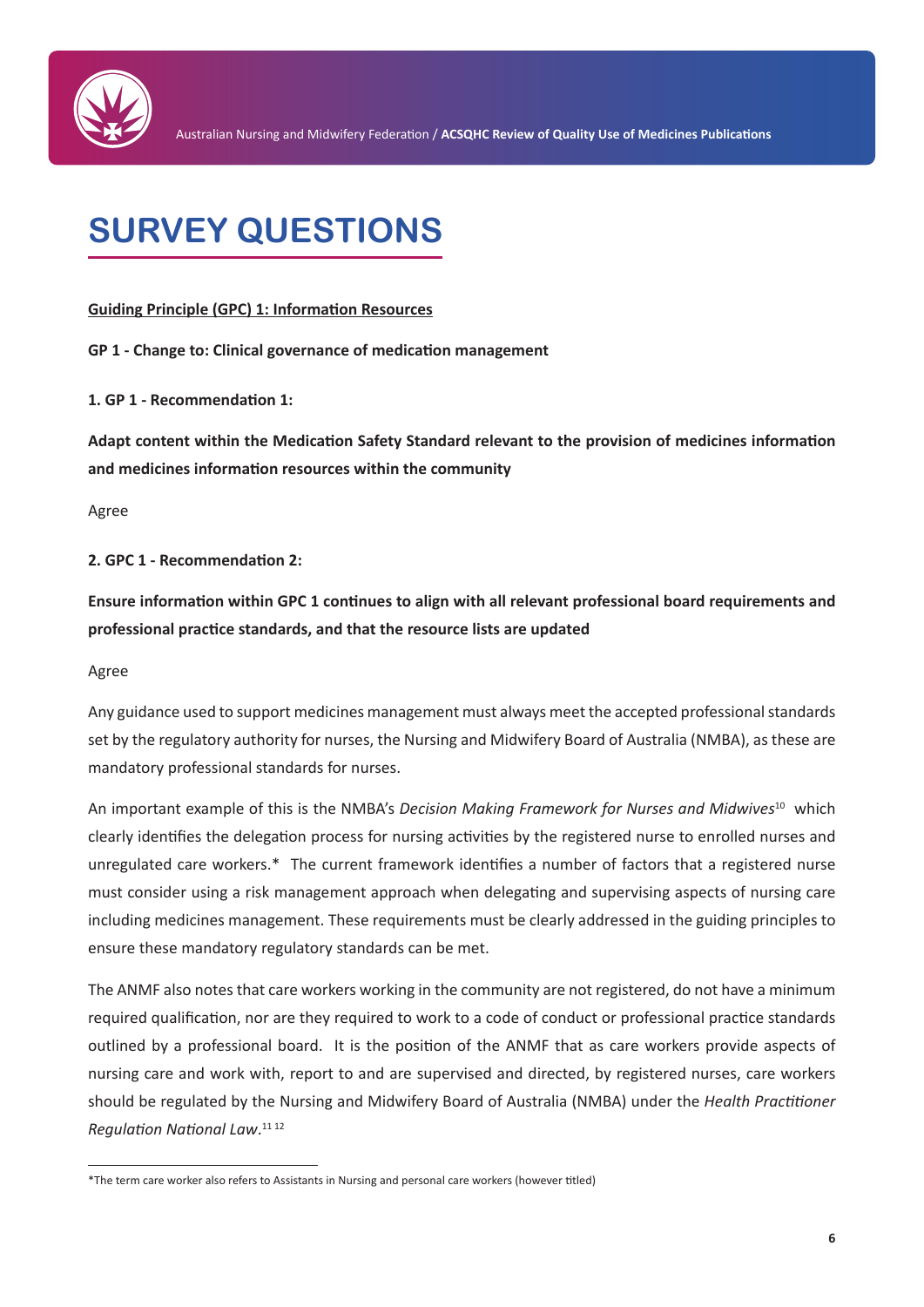

# **3. GPC 1 - Recommendation 3:**

**Consideration to be given to creating web-based lists of medication information resources in the updated guiding principles, so that these lists can be updated as needed to ensure people receiving care and health professionals have access to an up to date list of resources that also meet the community's diversity and health literacy needs**

# Agree

All evidence-based, relevant resources must also be easily accessible for nurses and, where appropriate, care workers. This needs to include adequate internet access and accessible devices for the workforce at the point of care.

# **GPC 2 - Self-administration**

# **4. GPC 2 - Recommendation 1:**

# **That the language within GPC 2 be amended to align with the concept and intent of person-centred care**

### Agree

In addition to the language being amended to align with the guiding principles with the intent of 'personcentred care', person-centred language should be integrated throughout all other guiding principles in the document.

### **5. GPC 2 - Recommendation 2:**

**For people (as well as clinicians) who are self-administering, include some additional advice on when and how to stop and restart medicines during periods of acute illness or "sick days".**

### Partly agree

The ANMF notes the increasing evidence regarding the use of medicines on 'sick days' and the need to provide ongoing support and resources for all people self-administering their medicines. This will ensure safe medicine use. Any resource provided for older people regarding sick days and their medicines needs to be developed using plain language with a basic level of assumed knowledge.

Further, as previously stated, the guiding principles need to also include a clear definition of assistance with self-administration of medicines, including the required safeguards relating to governance, risk management and documentation. This additional information will also need to address guidance for people who are selfadministering without assistance, but who then require either assistance with, or administration of medicines during 'sick days'.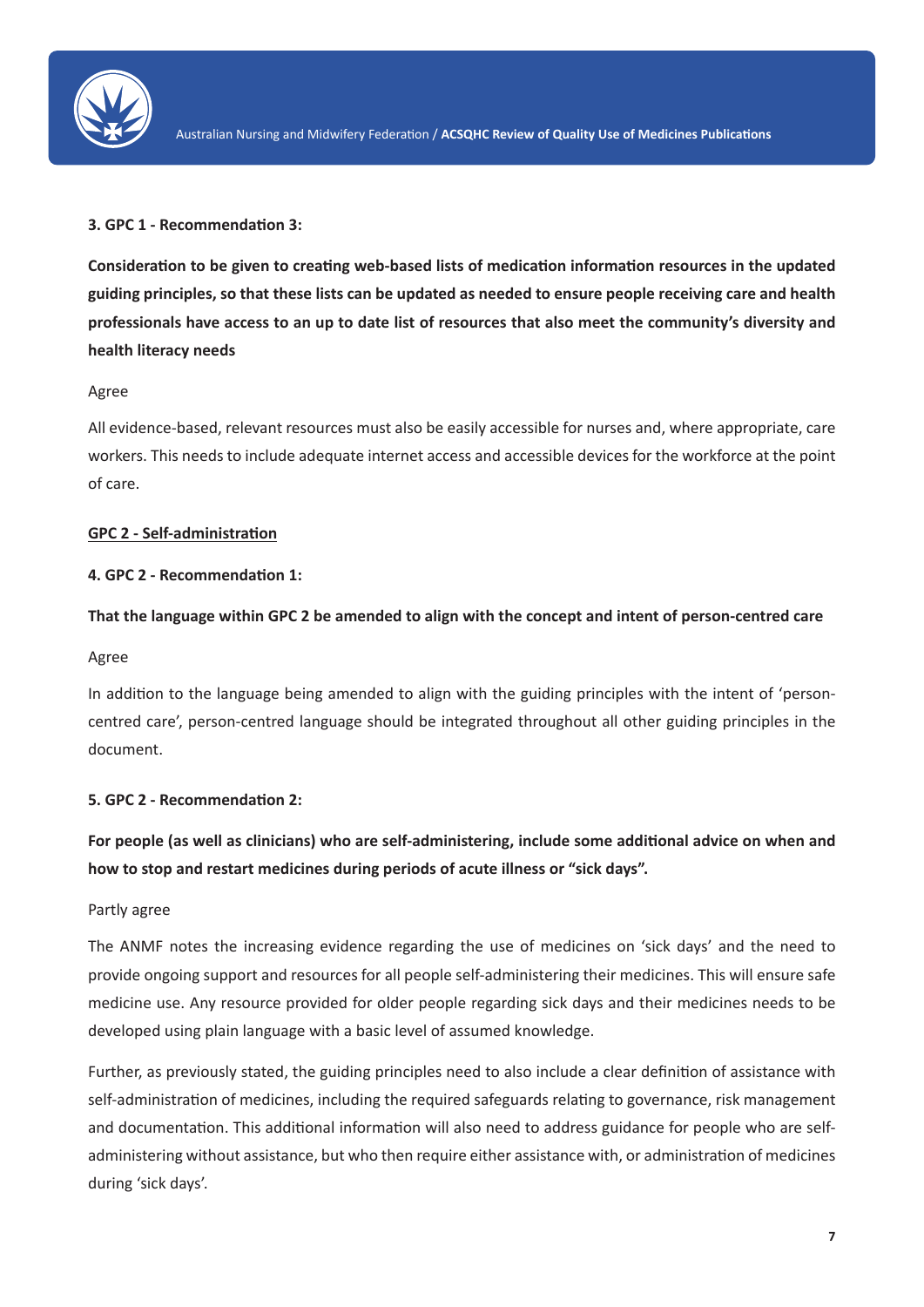

As only nurses should be administering medicines, there should be no requirement for guidance that involves nurses "taking over" the administration of all medicines on "sick days".

### **GPC 3 - Dose administration aids**

### **6. GPC 3 - Recommendation 1a:**

**That GPC 3 has greater emphasis and more information on the need for medication reconciliation prior to DAA packing for the first time, and after changes to medicines or hospital admission**

### Agree

Medication reconciliation, matching medicines that a person should be prescribed with those that are prescribed, should occur prior to packing the DAA and following any changes to medicines prescribed. This is a process that should be undertaken by a pharmacist when packaging occurs and by a registered or enrolled nurse when administering medicines from a DAA. In accordance with the ANMF *Nursing Guidelines for Management of Medicines in Aged Care* and the ANMF Position Statement on the *Use of dose administration aids*, nurses who administer medicines from a DAA are expected to take responsibility for identifying each individual medicine prior to administration. This is essential to ensure that the packaged medicines align with the prescribed order and that the correct medicines are administered safely. Where individual medicines cannot be clearly identified, nurses must consult the pharmacist and return the DAA for repackaging.

Where a person is assessed as being unable to self-administer their medicines, either from the original container or a DAA, a nurse who is able to reconcile and identify the medicines must administer them. Care workers should only ever provide physical assistance to an individual who is self-administering their medicine, at the individual's request provided the individual has been assessed by the registered nurse as being able to self-administer.

This guiding principle should detail dispensing, medication reconciliation and administration requirements to provide clarity and guidance to those responsible for these aspects of clinical care when using DAAs, pharmacists and nurses respectively.

# **7. GPC 3 - Recommendation 1b:**

**That GPC 3 has greater emphasis and more information on the need for consent and communication around initiating and continuing use of DAAs.**

Agree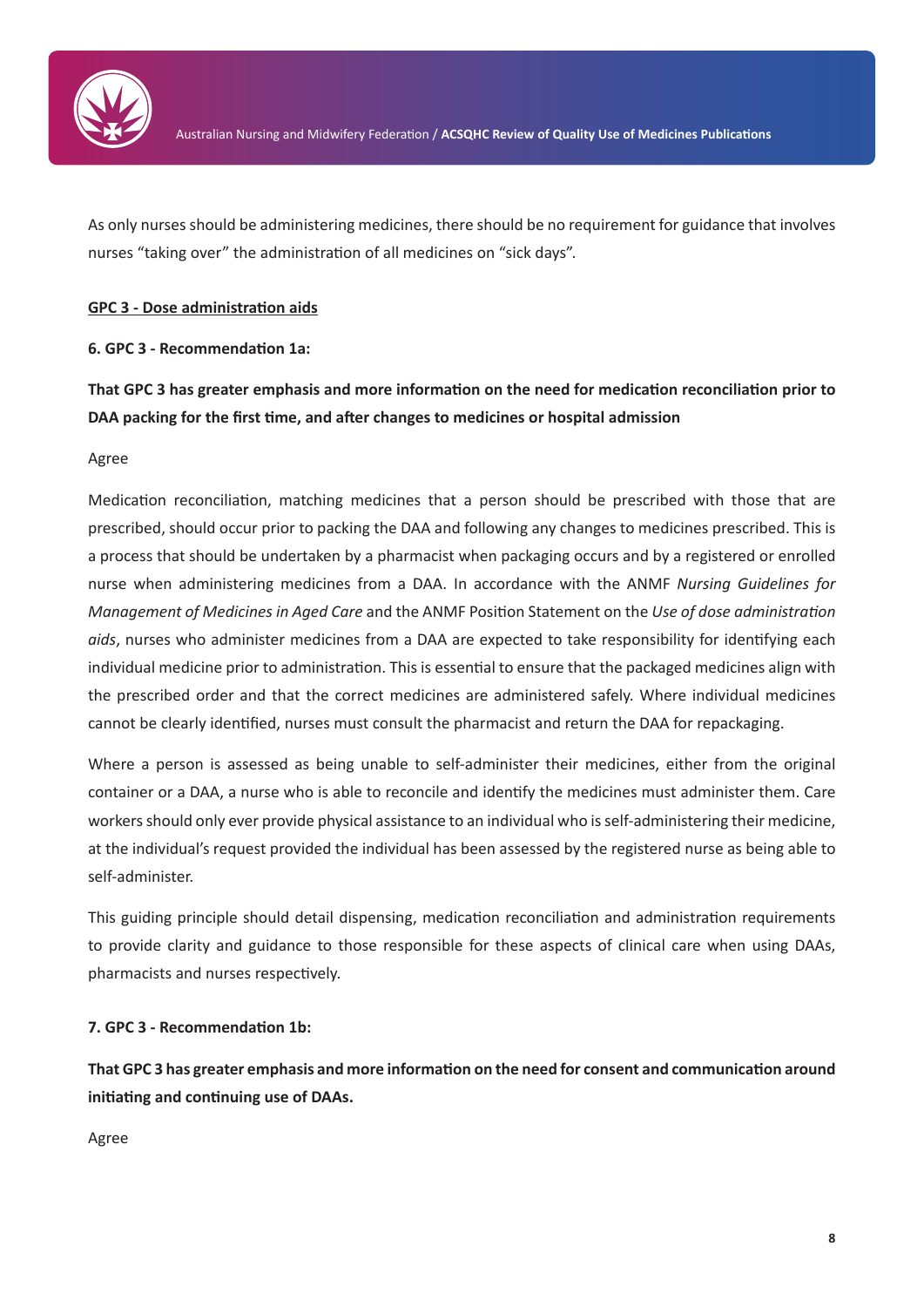

GPC 3 should detail the evidence base for and best practice for consent from, and communication with, the person receiving care and their family when initiating and using DAAs. This should include information about the dispensing process, medication reconciliation, possible self-administration, appropriate administration by nurses, any changes to medications and what to expect when the person is unwell or transitions of care occur.

### **8. GPC 3 - Recommendation 1c:**

#### **That GPC 3 has greater emphasis and more information on monitoring and follow up of people using DAAs.**

#### Partly agree

The inclusion of a greater emphasis and more information on monitoring and follow up of people using DAAs in GPC 3 is supported. However, should the person self-administering their medicines using a DAA become acutely unwell, following consent from the person, medicine administration should then be the responsibility of the nurse. Registered nurses and enrolled nurses, working under the supervision and delegation of the registered nurse, are educated to manage and administer medicines safely and effectively and to assess clinical symptoms, evaluate outcomes and initiate changes to the plan of care. All nurses administering medicines from a DAA must be able to identify each individual medicine prior to administration for all people to whom they are providing care, irrespective of whether they are well or acutely unwell.

#### **9. GPC 3 - Recommendation 2:**

**That some additional advice on self-directed medication management during periods of acute illness be included. For instance, medication management on "sick days" (when and how to stop and restart medicines)**

#### Partly agree

The ANMF notes the increasing evidence regarding the use of medicines on 'sick days' and the need to provide ongoing support and resources for all people self-administering their medicines. This will ensure safe medicine use. Any resource provided for consumers regarding sick days and their medicines needs to be developed using plain language with a basic level of assumed knowledge.

Further, as previously stated, the guiding principles need to also include a clear definition of assistance with self-administration of medicines, including the required safeguards relating to governance, risk management and documentation. This additional information will also need to address guidance for people who are selfadministering without assistance, but who then require either assistance with, or administration of medicines during 'sick days'.

As only nurses should be administering medicines, there should be no requirement for guidance that involves nurses "taking over" the administration of all medicines on "sick days".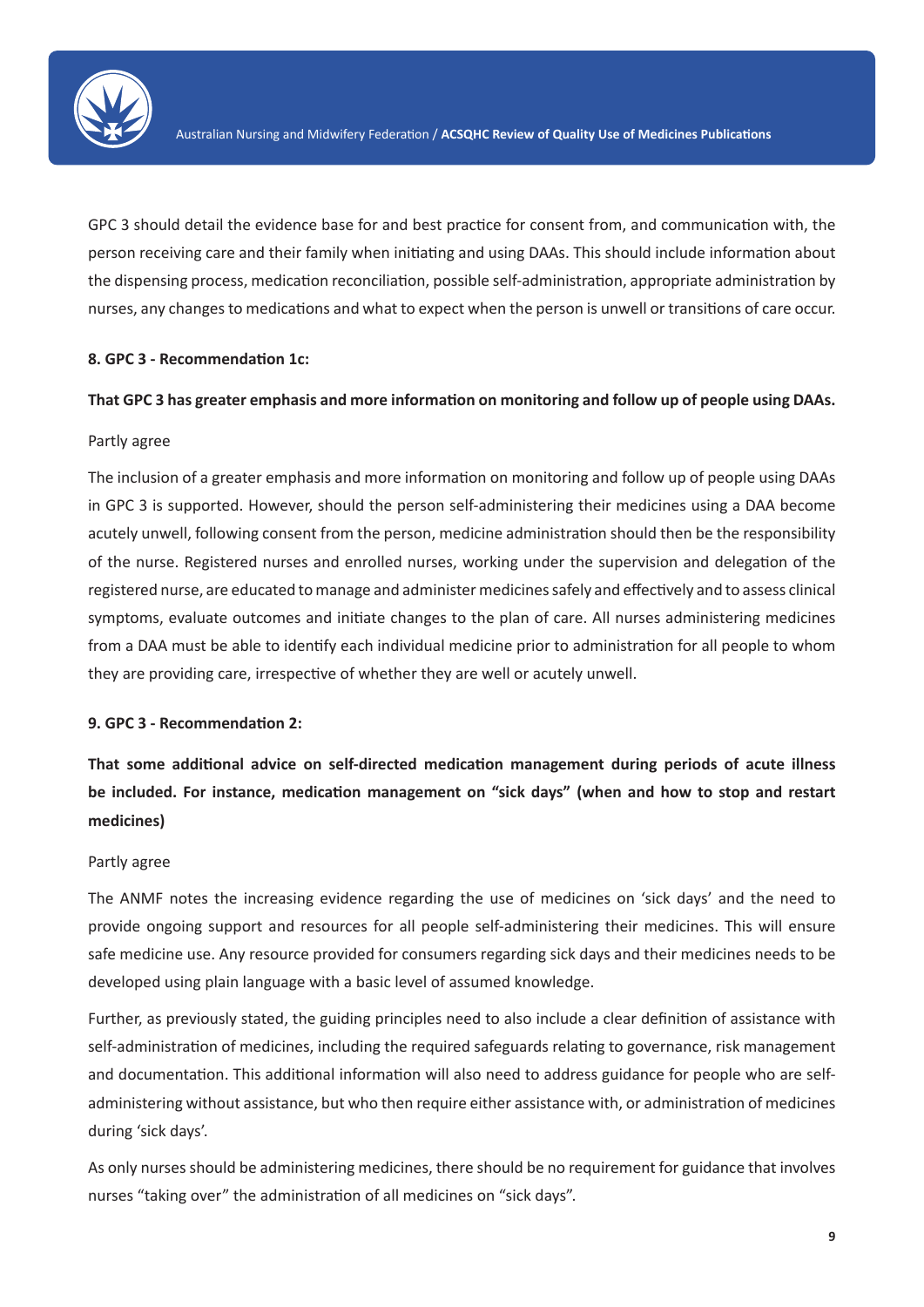

#### **GPC 4 - Administration of medicines in the community**

#### **10. GPC 4 - Recommendation 1:**

**That information and resources relevant to GPC 4 be updated or aligned to reflect relevant state and territory legislative requirements and current practices of care providers and care environments.**

#### Disagree

If you disagree, please briefly explain why

The ANMF supports the inclusion of updating the GPC 4 to align with relevant state and territory legislative requirements, however does not support the inclusion of current practices of care providers and care environments. There are many practices that are currently occurring in the community setting that are not consistent with quality care delivery nor quality use of medicines principles. This is particularly evident in community aged care delivery outlined in The *Royal Commission into Aged Care Quality and Safety, Final*  Report: Care Dignity and Respect.<sup>13</sup> It is essential that this guiding principle is founded on evidence-based practice relevant to the context in which care is delivered, not current practice that may not be meeting the requirements of safe, quality, dignified, best-practice care.

### **GPC 5 - Medication lists**

#### **11. GPC 5 - Recommendation 1:**

### **That GPC 5 be retained, and content information and accompanying resources updated.**

#### Agree

The ANMF supports this guiding principle being retained and all accompanying resources being updated. It is also important that GPC 5 outlines that providers of community care must have the digital health infrastructure to enable health practitioners to access secure and up to date information at the point of care. This includes access to My Health Record and its record's medicines list.

### **GPC 6 - Medication review**

### **12. GPC 6 - Recommendation 1:**

### **That GPC 6 include information on risks of inappropriate polypharmacy and de-prescribing**

### Agree

The ANMF agrees with the recommendation to include evidence-based information on inappropriate polypharmacy and de-prescribing.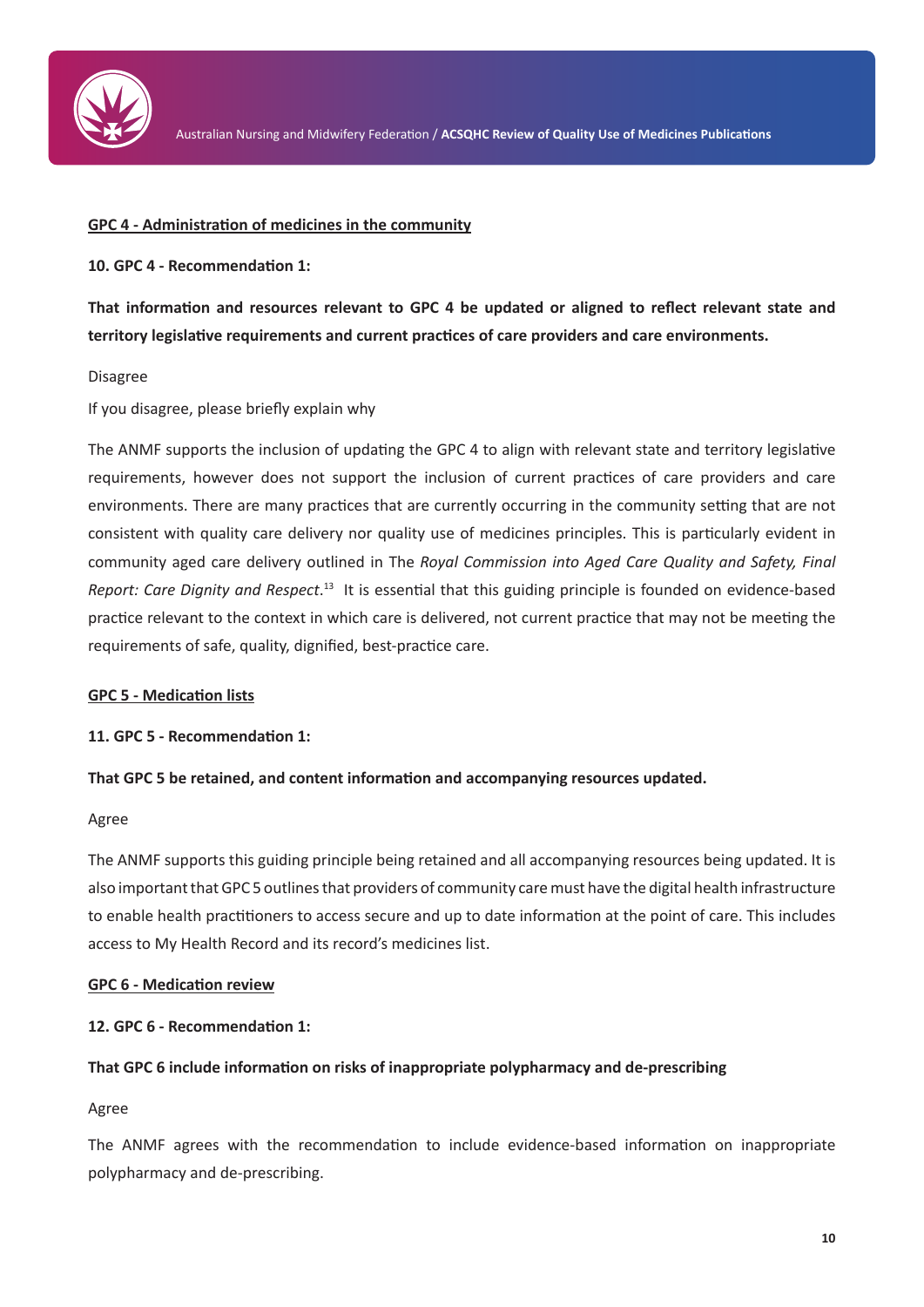

#### **13. GPC 6 - Recommendation 2:**

**That other aspects of medication review from various resources, practice standards and guidelines be considered when updating GPC 6**

#### Agree

The ANMF agrees that the outlined resources, practice standards and guidelines identified in the consultation paper should be considered when updating GPC 6. This will support the improvements required in the community setting to achieve quality use of medicines for medicine reviews. A rigorous clinical governance framework supporting quality use of medicines in the community setting should include how and where medicines reviews are completed, attached funding and clear evidence-based standards supporting these reviews. The multidisciplinary team including nurse practitioners, nurses and midwives need to participate in the clinical governance framework for ongoing medicines review.

#### **GPC 7 - Alteration of oral dose forms**

#### **14. GPC 7 - Recommendation 1a:**

**That GPC 7 includes greater emphasis and more information on the need for consumers to be assessed for swallowing safety before being given medicines**

#### Agree

Increased emphasis and information on the need for people to be assessed for swallowing safety before being prescribed and administered medicines is supported.

### **15. GPC 7 - Recommendation 1b:**

**That GPC 7 includes greater emphasis and more information on referral to a pharmacist or the consumer's GP when it is unsafe for a consumer to swallow oral formulations of a medicine.**

#### Agree

GPC 7 should include further information about the importance of the multidisciplinary team in the assessment and management of people with conditions that impact their functional ability to swallow. This should include referral to a speech therapist and a dietitian where alteration or reconstitution of medicines is required.

Reference in the guiding principles to the Society of Hospital Pharmacists 4th Edition of the *Don't Rush to Crush* publication is supported. This publication should be added to the resources list for the guiding principles.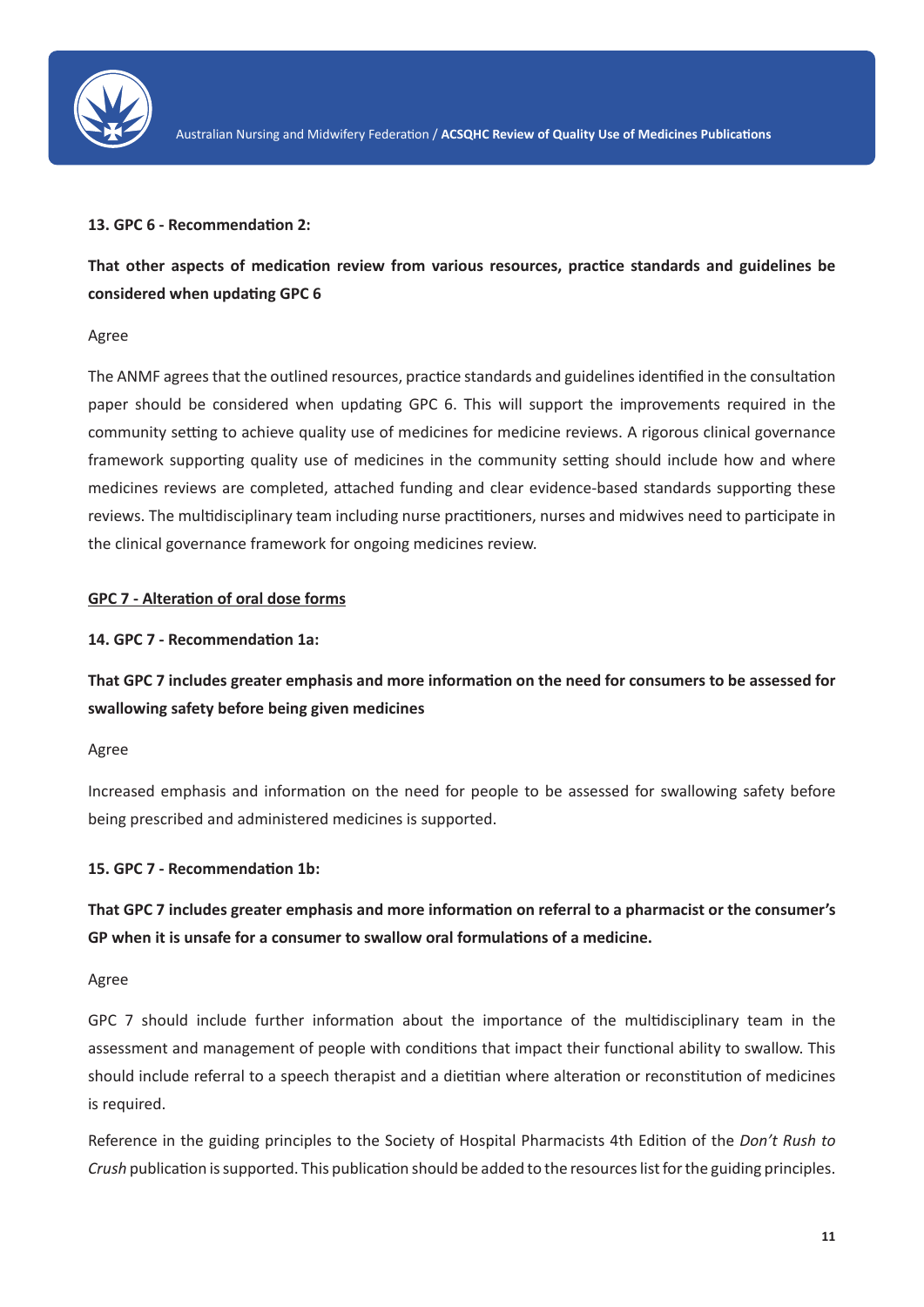

# **16. GPC 7 - Recommendation 2:**

**Consider how the content of other guiding principles may need to be amended, including; GPC 2 (Selfadministration of medicines); GPC 4 (Administration of medicines in the community); and GPC 6 (Medication review).**

### Agree

See comments above in relation to the inclusion of content relating to the broader multidisciplinary team when managing medicines administration for people with conditions that impact their functional ability to swallow. This should apply to guiding principles GPC 2, 4 and 6.

# **GPC 8 - Storage of medicines**

# **17. GPC 8 - Recommendation 1:**

**That information and resources relevant to GPC 8 be updated or aligned to reflect current tools, practices and legislation, and that consideration be given to combining with GPC 9 (Disposal of medicines)**

Agree

# **GPC 9 - Disposal of medicines**

**18. GPC 9 - Recommendation 1:**

**That information and resources relevant to GPC 9 be updated or aligned to reflect current tools, practices and legislation, and that consideration be given to combining with GPC 8 (Storage of medicines)**

Agree

# **GPC 10 - Change to: Authorised administration of medicines**

**19. GPC 10 - Recommendation 1:**

**That GPC 10 is retained and the focus broadened to encompass the situations where initiation of both prescription and non-prescription medicines is allowed or authorised, and renamed 'Authorised initiation of medicines'.**

Agree

The ANMF supports the inclusion of other health practitioners who are authorised and competent to initiate both prescription and non-prescription medicines in this guiding principle. However, the changes must clearly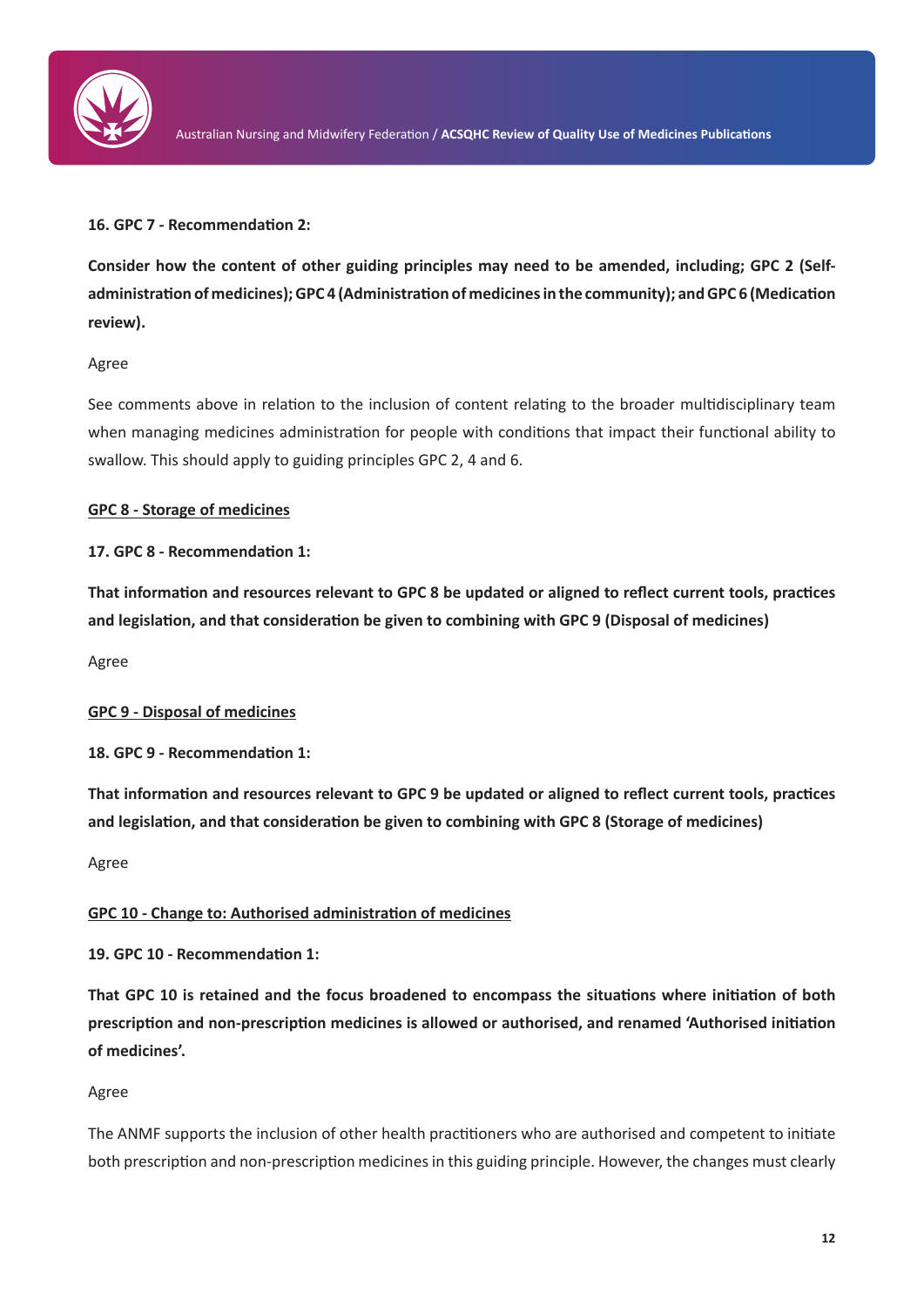

outline the specific regulated health practitioners authorised to undertake this role. It must distinctly identify the profession and the criteria under which that particular profession can undertake this role.

The information must provide clarity and prevent any misunderstanding that other professions not specifically named or unregulated health care workers could potentially initiate medicines. As outlined above it is the position of the ANMF that the role of the care worker in quality use of medicines must be limited to assisting residents who have been assessed by the registered nurse as able to self-administer their medicines. Care workers cannot be involved in any other element of medicines management.

**20. GPC 10 - Recommendation 2:**

**That information and resources relevant to GPC 10 be updated or aligned with state and territory drugs and poisons legislation.**

Agree

**21. GPC 10 - Recommendation 3:**

**That other existing guiding principles be incorporated under this new 'title', for instance, GPC 11 (Standing orders), which are designed to allow or authorise administration of medicines in particular circumstances.**

Agree

Please see relevant comments in question 19.

**GPC 11 - Standing order**

**22. GPC 11 - Recommendation 1:**

**That existing GPC 11 be incorporated under a renamed GPC 10 focused on situations where initiation of both prescription and non-prescription medicines is allowed or authorised**

Agree

**23. GPC 11 - Recommendation 2:**

**That information and resources relevant to GPC 11 be updated or aligned with state and territory drugs and poisons legislation**

Agree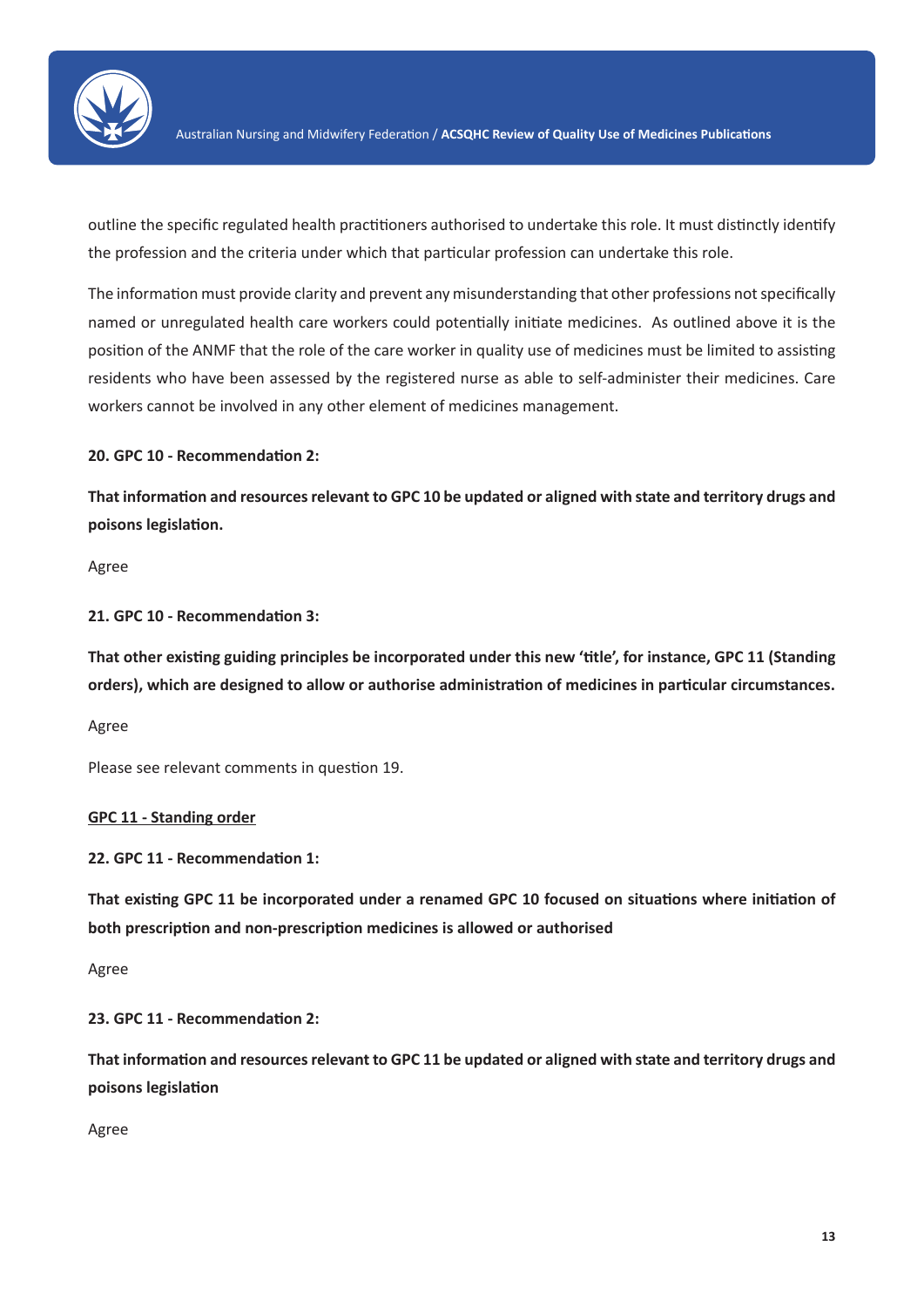

#### **GPC 12 - Risk management in the administration and use of medicines in the community**

### **24. GPC 12 - Recommendation 1:**

**That information and resources relevant to GPC 12 be updated or aligned to reflect current tools and practices, for instance, relating to inappropriate polypharmacy and deprescribing, as well as clinical governance and risk management.**

#### Agree

The ANMF agrees that information and resources relevant to GPC 12 are updated and aligned to evidencebased practice. In relation to clinical governance, the ANMF suggests that a clinical governance framework be outlined which incorporates governance at all levels, from the Board room to the point of care to support quality use of medicines.

Any clinical governance framework must also include the essential element of staffing. Medicines cannot be managed in a safe and effective way without the right number of the right kinds of staff. Quality use of medicines requires enough registered nurses and enrolled nurses, working under the supervision and delegation of a registered nurse, to meet the assessed needs of the person receiving care.

Further, registered nurses are fundamental to safe medicines management for people receiving care in the community setting. This includes management of polypharmacy and de-prescribing, where appropriate. Registered nurses both initiate a review and provide information on the clinical status of the person receiving care to inform decision-making by the prescriber. The updated guiding principle should reinforce the importance of registered nurses administering medicines to those who are unable to self-administer their medicines in the community setting.

#### **Proposed new guiding principles**

### **25. New GPC focused on person-centred care - Recommendation:**

**That a new guiding principle focused on 'person-centred care' is included in the updated** *Guiding principles for medication management in the community.*

#### Agree

In addition to the inclusion of a new guiding principle on 'person-centred care', as outlined above personcentred language should be integrated throughout all other guiding principles in the document.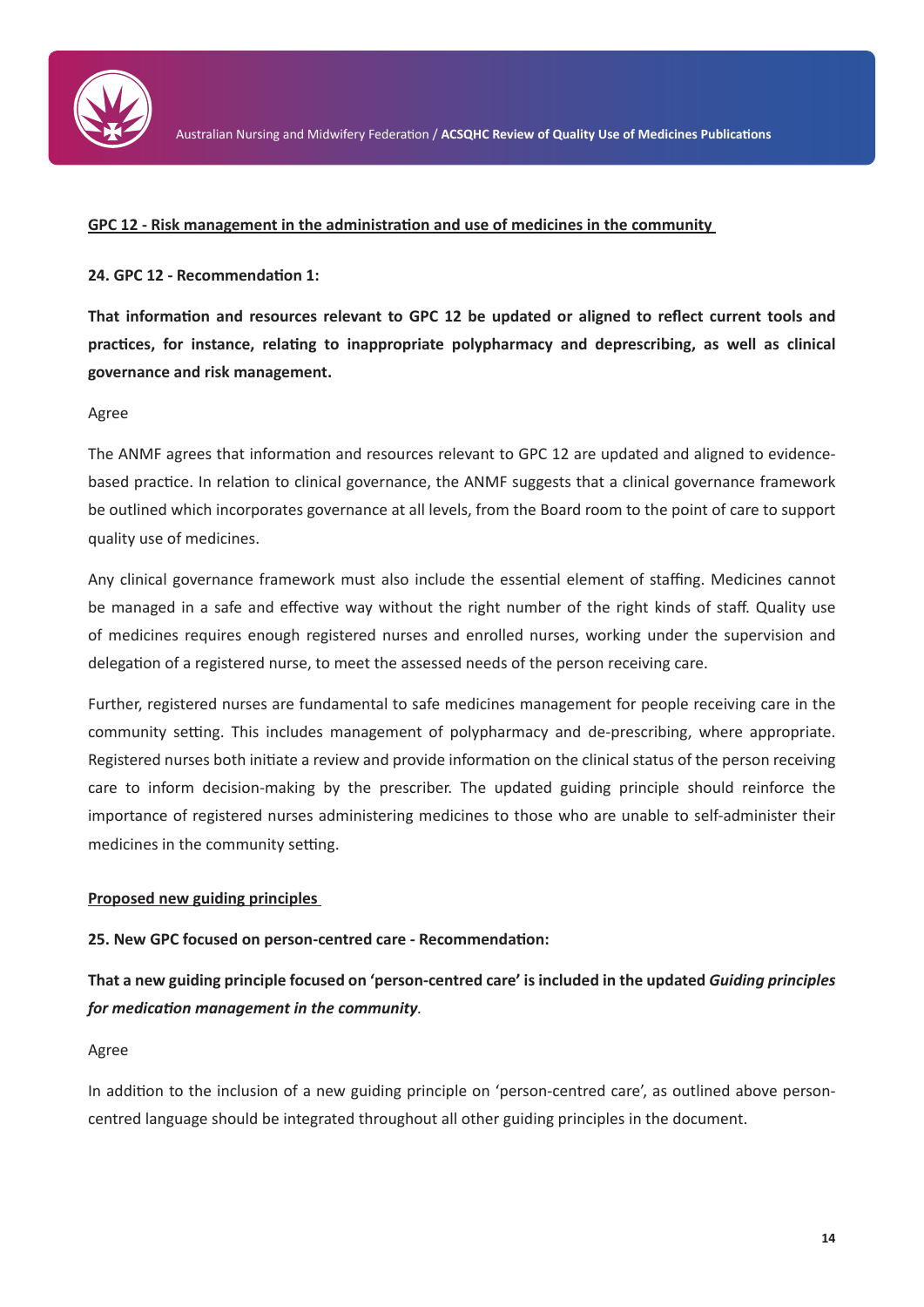

#### **26. New GPC focused on communication - Recommendation:**

**That a new guiding principle focused on 'communicating with people receiving care and the importance of communication between colleagues' is included in the updated** *Guiding principles on medication management in the community***.**

#### Agree

In addition to the inclusion of a new guiding principle on communication, both with the person receiving care and between colleagues, it is essential that the guiding principles provide clarity for users as to who has responsibility for each aspect of medicines management. Miscommunication or confusion about roles does not support safe practice and quality use of medicines.

### **Purpose and scope**

# **27. Please include your comments on whether the current purpose and scope of the** *Guiding principles for medication management in the community* **need to alter in any way, why and what change(s) you would suggest.**

As indicated above, major changes need to be made to the guiding principles to provide clarity in relation to self-administration of medicines, assistance with self-administration of medicines, administration of medicines and the use of DAAs to administer medicines. The revised guiding principles need to provide clear, unambiguous guidance as to who should prescribe, dispense, administer or assist with self-administration for the quality use of medicines.

# **Additional questions**

# **28. Are all of the current guiding principles still relevant to medication management within the existing**  *Guiding principles on medication management in the community***?**

Yes

See responses provided above particularly in relation to GPC 2 and 3.

# **29. Are there any gaps or additional GPCs that should be included in the updated** *Guiding principles on medication management in the community***?**

Yes

See responses provided above particularly in relation to GPC 2 and 3.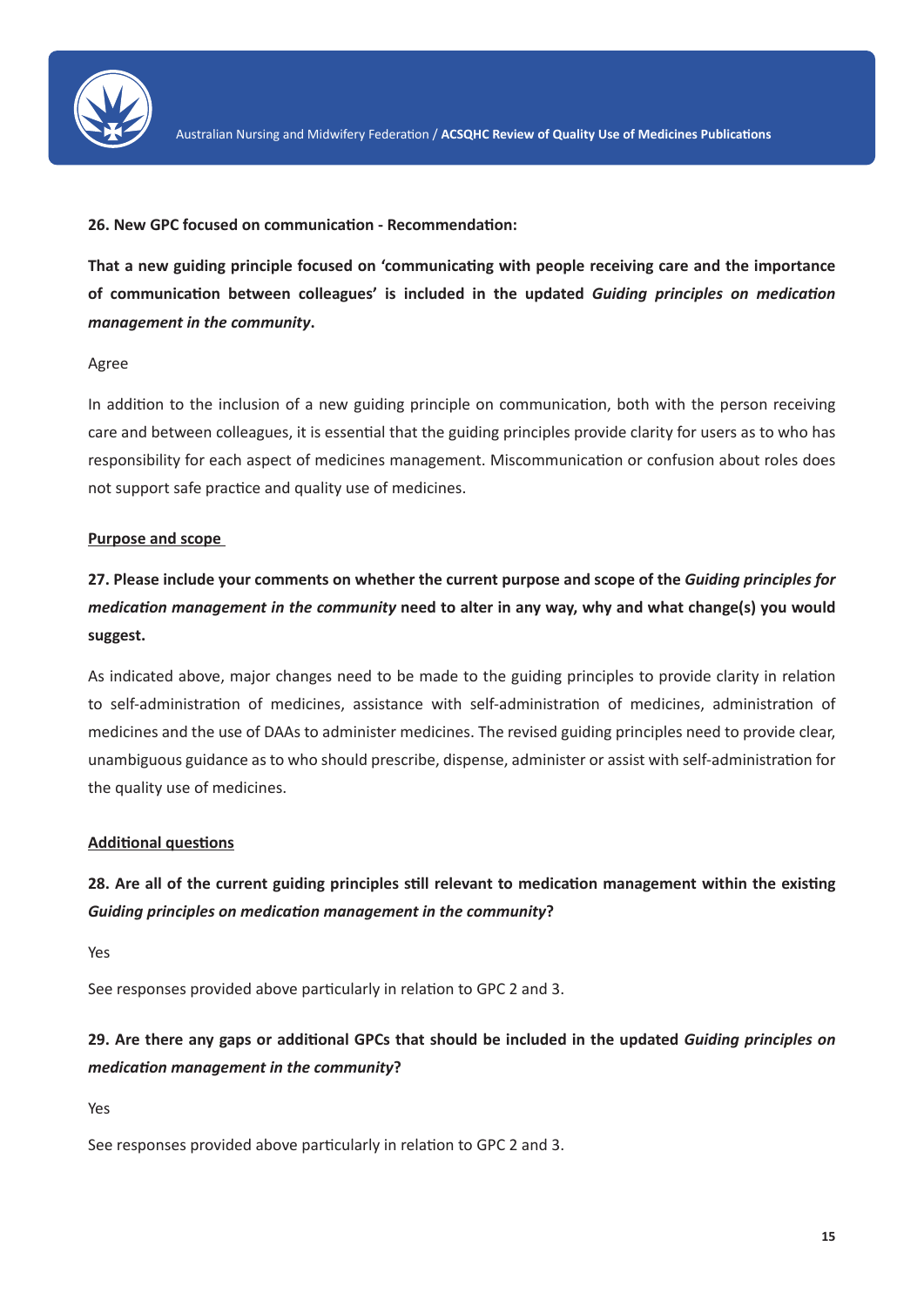

**30. Apart from those already identified, could some of the other existing GPCs on similar topics be 'grouped together' when updating the** *Guiding principles on medication management in the community***?**

No

There are no obvious areas where guiding principles could be grouped together.

**31. Are you satisfied that the areas of importance or increased emphasis in medication management that have been identified, will be incorporated into the GPCs as proposed, in updating the** *Guiding principles on medication management in the community***, in a way that meets your needs?**

There are a number of outstanding issues raised throughout this response that need to be addressed.

**32. Please provide details of any useful resources or guidance materials that should be referred to or included when updating the** *Guiding principles on medication management in the community.* **(This could be in the form of resource titles; references; website links; case studies; tools; exemplar/new models of practice/care).**

The ANMF provides the following resources that should be referred to in the revised guiding principles:

ANMF *Nursing Guidelines for Medicines Management in Aged Care* ANMF *Quality use of medicines* position statement ANMF *Use of dose administration aids* position statement ANMF *Care for people living with a disability* position statement NMBA *Decision-making framework for nurses and midwives* SHPA 4th Edition *Don't Rush to Crush*

**33. Does the format of the existing** *Guiding principles on medication management in the community* **meet your needs?**

Yes

**34. Are you submitting your response to this survey on behalf of your organisation?** 

Yes

**Please provide the name of your Organisation, email address optional if we need to follow up comments:**

Australian Nursing and Midwifery Federation

fedsec@anmf.org.au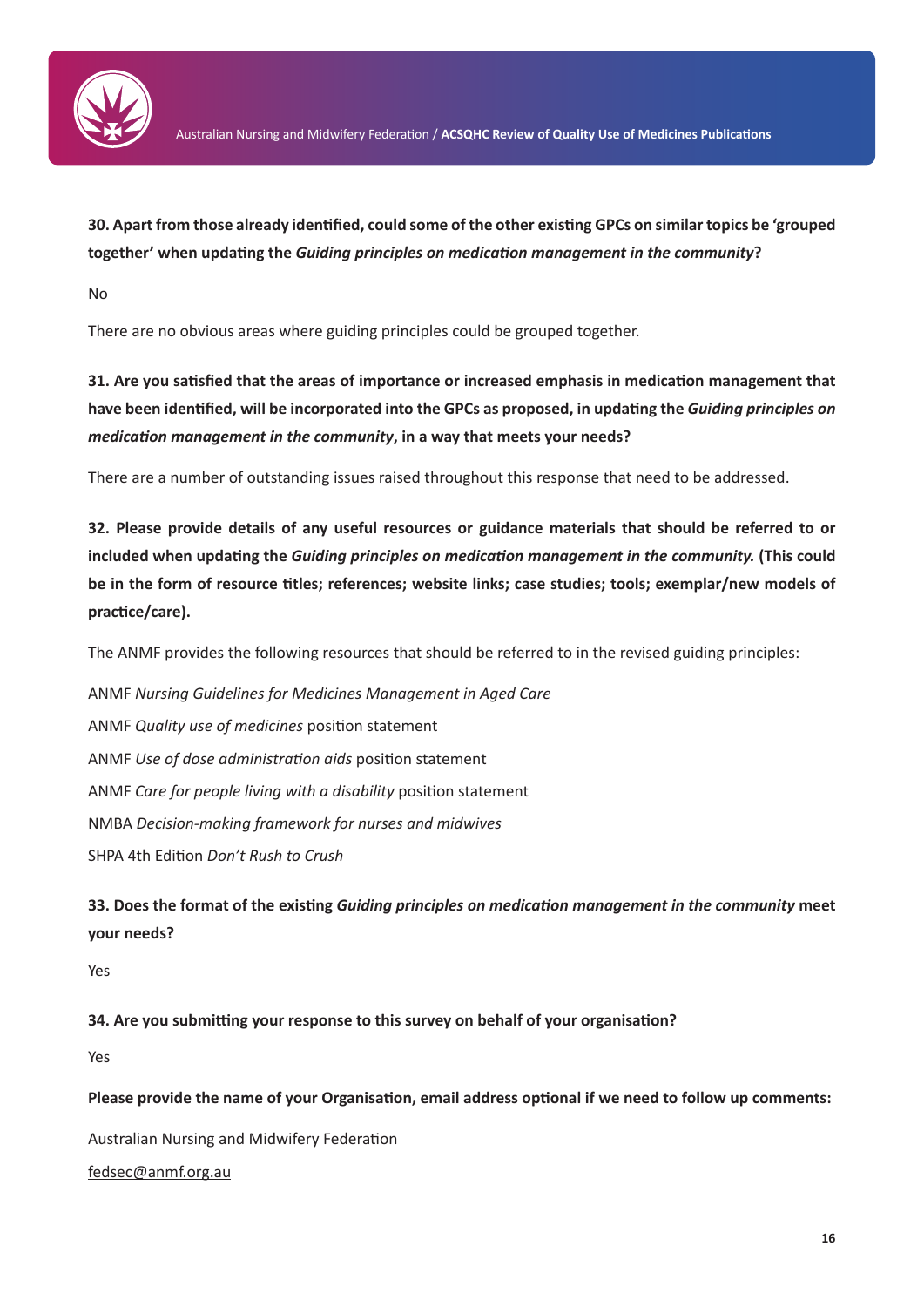

#### **35. What is your main role in the organisation?**

• National professional and industrial nursing and midwifery member organisation.

# **36. Which best describes the capacity in which you are responding?**

• National professional and industrial nursing and midwifery member organisation.

#### **37. Which of the following best describes where you are located?**

- o Metropolitan
- o Regional or rural
- o Remote
- Not applicable (national organisation)

### **38. In which state or territory are you based?**

- o ACT
- o NSW
- o NT
- o SA
- o TAS
- o QLD
- o VIC
- o WA
- Not applicable (national organisation)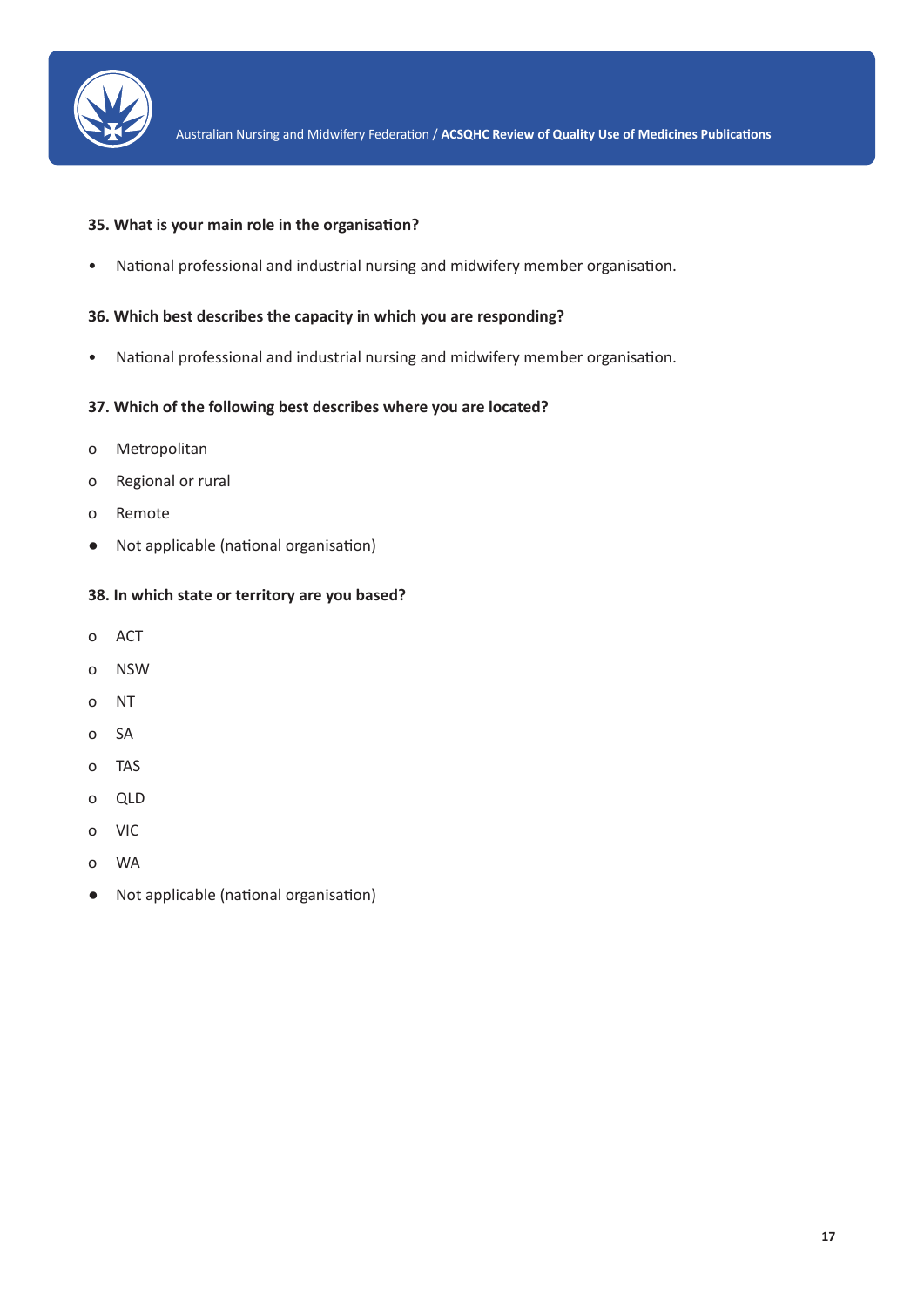

# **CONCLUSION**

Thank you for the opportunity to provide feedback on the Australian Commission on Safety and Quality in Health Care's consultation - Updating Quality Use of Medicines Publications –*Guiding principles for medication management in the community*. The ANMF supports many of the proposed additions and adjustments outlined in the consultation document. However, we reiterate that the guiding principles must provide clear direction for individuals, employers, workers and regulators on the important role of registered nurses and enrolled nurses, working under the supervision and delegation of the registered nurse, in the quality use of medicines. The care worker's role in medicines must also be explicitly identified as being limited to assisting people receiving care in the community who have been assessed as able to self-administer their medicines. Clear definitions of assistance and self-administration must be provided in the glossary of the guiding principles. The ANMF has detailed the importance of a baseline staffing and skill mix that meets the assessed needs of people receiving care in the community to enable safe medicines management and quality care delivery. We urge you to address this issue in the updated guiding principles. The ANMF looks forward to the next stage of the consultation for the review of the *Guiding principles for medication management in the community*.